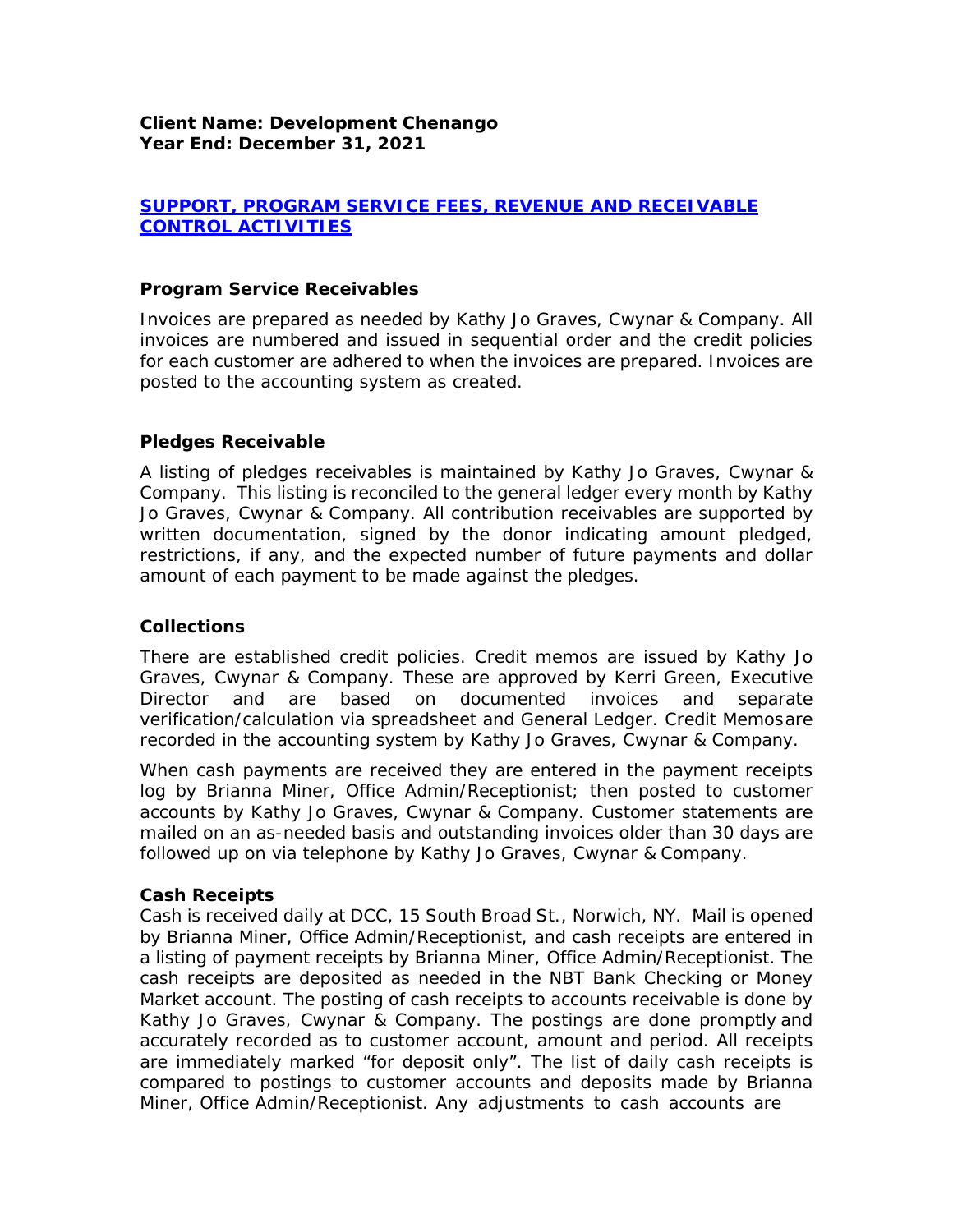approved by Kerri Green, Executive Director. Cash held on site is stored in a safe and kept independent of mail receipts.

#### *Bank Account Reconciliations*

Bank accounts are reconciled monthly by Kathy Jo Graves, Cwynar & Company. All reconciling items are appropriate and supported. All bank statements are mailed to and reviewed by Kathy Jo Graves, Cwynar & Company and Kerri Green, Executive Director. All bank reconciliations are review and initialed by Kerri Green, Executive Director.

#### *Contribution Revenue*

A listing of contribution revenue is maintained by Kathy Jo Graves, Cwynar & Company. This listing is maintained and reconciled monthly by Kathy Jo Graves, Cwynar & Company. All contribution revenue is supported by written documentation indicating restrictions on the contribution, if any.

Contributions are received by Brianna Miner, Office Admin/Receptionist and are processed as needed.

### *Trial Balance*

The accounts receivable aging is maintained separately from the general ledger. The aging is reconciled monthly by Kathy Jo Graves, Cwynar & Company. The program services fee revenues recorded are compared with budget monthly by Kathy Jo Graves, Cwynar & Company and any significant deviations from budget are investigated and explained.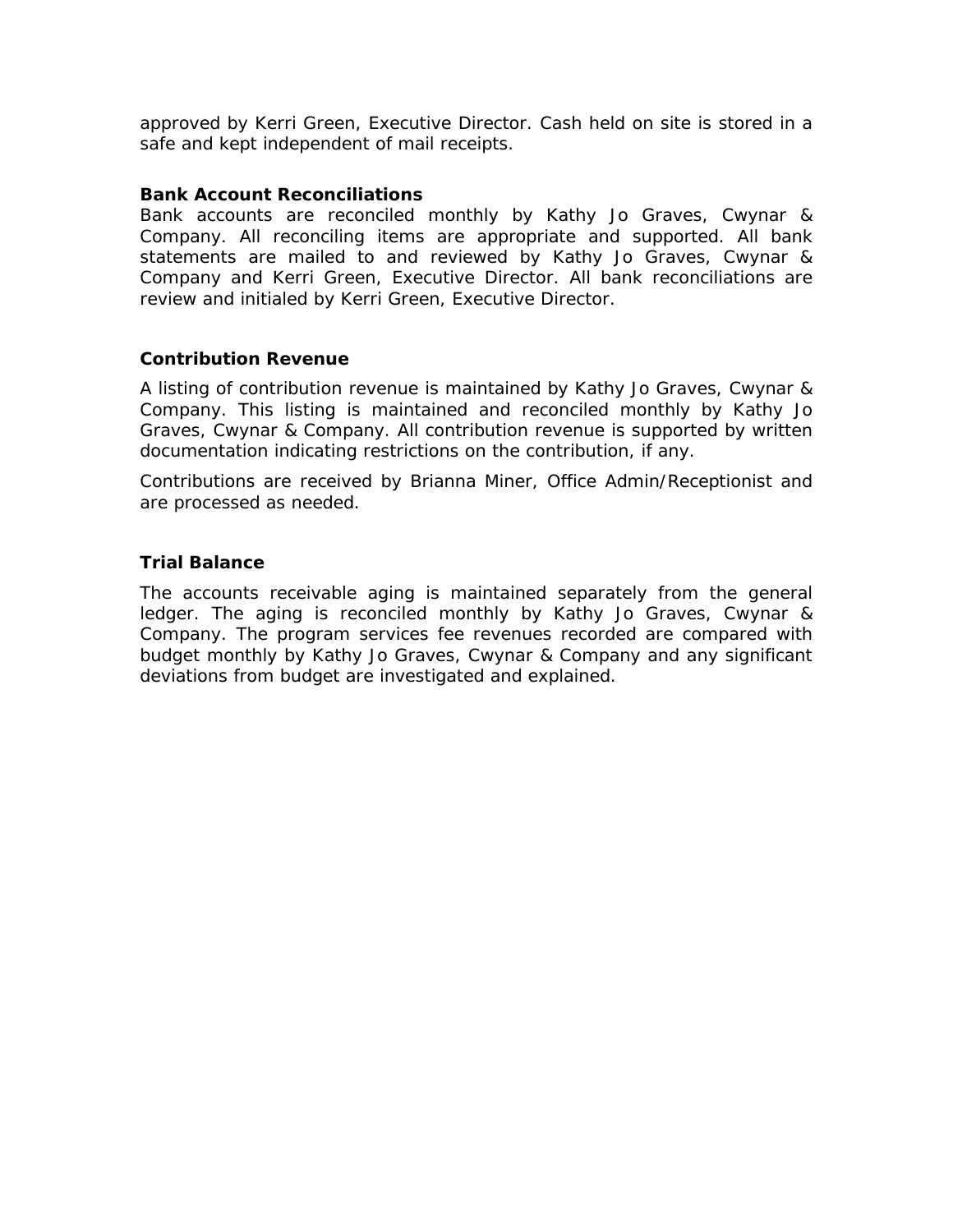# *Allowance for Doubtful Accounts*

#### *Program Services fee write-offs:*

All write-offs to customer accounts are approved by Kerri Green, Executive Director. The accounts receivable aging is reviewed monthly by Kathy Jo Graves, Cwynar & Company. Accounts are deemed possibly uncollectible and written off to the allowanced for doubtful accounts when they meet the following criteria: (1) All possible means of contact and collection are exhausted by staff (2) the DCC Board of Directors deem the balance uncollectible and must approve the amount to be written-off.

### *INVESTMENTS AND DERIVATIVE CONTROL ACTIVITIES*

#### *Investments:*

Investment statements are reviewed and adjusted monthly by the Kathy Jo Graves, Cwynar & Company.

#### *Purchases:*

Initiating, evaluating and approving the purchase of investments is done by the DCC board of directors. Custodial responsibility for securities is restricted to personnel and approved by the board.

#### *Sales:*

Initiating, evaluating and approving the sale of investments are done by the DCC board of directors.

## *EXPENSES FOR PROGRAM AND SUPPORTING SERVICES AND ACCOUNTS PAYABLE AND PURCHASES CONTROL ACTIVITIES*

### *Purchasing (Other than Inventory)*

Purchasing is done by Kathy Jo Graves, Cwynar & Company. The company maintains an approved vendor listing. All purchases are supported by signed approval, purchase vouchers and signed authorization from the DCC board of directors.

### *Receiving, Recording Payable and Expense*

The invoices subsequently received from vendors are matched up to purchase orders or agreements and compared for pricing and clerical accuracy by Kathy Jo Graves, Cwynar & Company. For any goods that are returned the shipping documents are maintained and reviewed and matched to vendor credit memos.